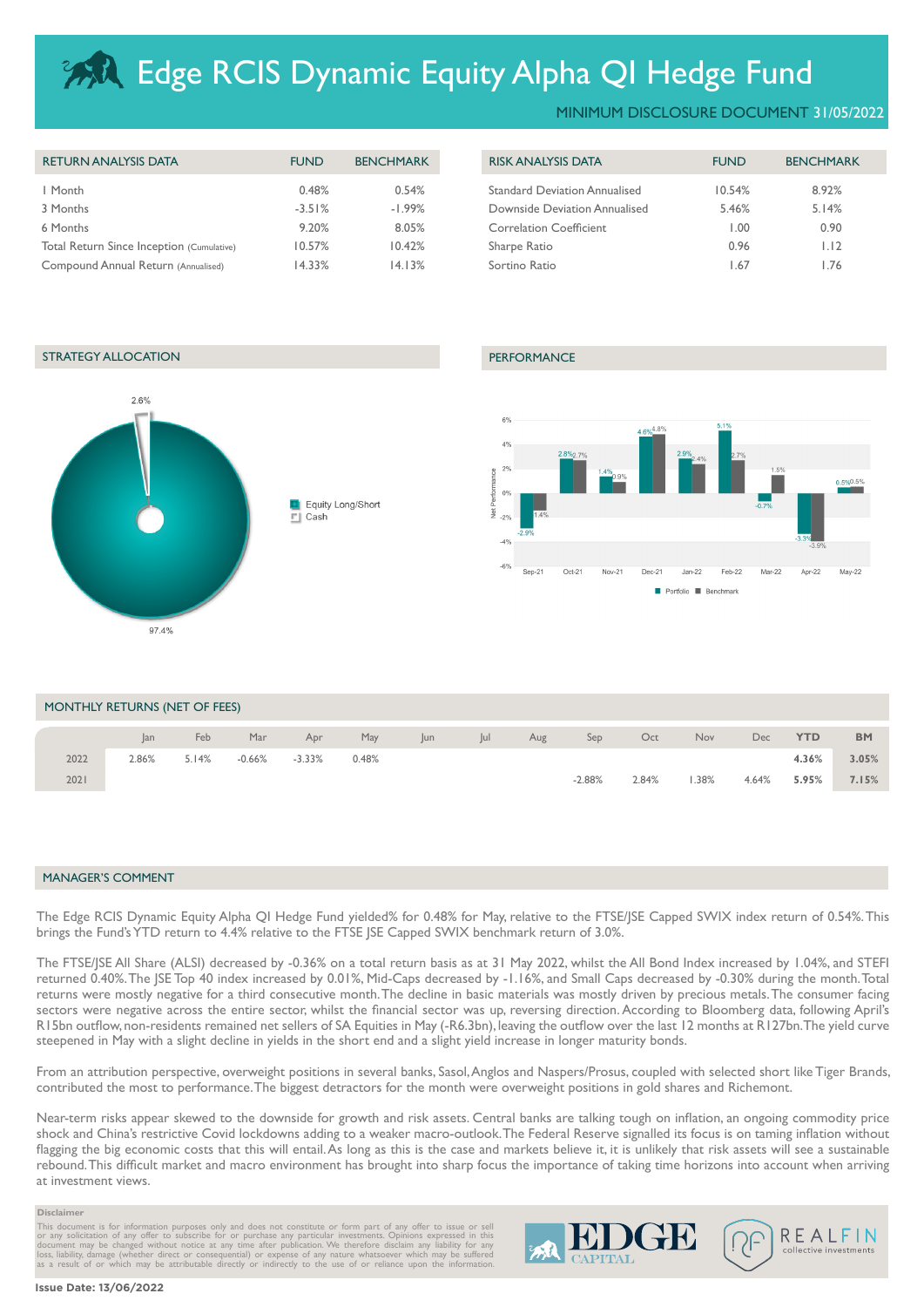# **Edge RCIS Dynamic Equity Alpha QI Hedge Fund**

# MINIMUM DISCLOSURE DOCUMENT 31/05/2022

# FUND INFORMATION

| Investment Manager:                           | Edge Capital (Pty) Ltd                                                                           |
|-----------------------------------------------|--------------------------------------------------------------------------------------------------|
| Management Company:                           | RealFin Collective Investment Schemes                                                            |
|                                               | (RF) Proprietary Limited ("RCIS")                                                                |
| Inception Date:                               | 01 September 2021                                                                                |
| Fund Size:                                    | R 2.21 billion                                                                                   |
| Fee Class:                                    | Class B                                                                                          |
| <b>NAV Price:</b>                             | 110.5651                                                                                         |
| Number of Units:                              | 19810927.81                                                                                      |
| Fund Category:                                | CIS Qualified Investor Hedge Fund                                                                |
| Structure:                                    | Registered SA CIS in Hedge Funds                                                                 |
| Benchmark:                                    | FTSE/ISE Capped SWIX TR Index                                                                    |
| Currency:                                     | <b>ZAR</b>                                                                                       |
| Initial Minimum Investment:                   | R   million                                                                                      |
| Subscription:                                 | Monthly                                                                                          |
| Redemption:                                   | 3 Calendar Month's Notice                                                                        |
| Management Fee:                               | 0.7% (excl.VAT) p.a.                                                                             |
| Performance Fee:                              | N/A                                                                                              |
| Valuation:                                    | 23h00 of the last day of each month                                                              |
| Transaction Cut-Off Time:                     | 12h00 on the 2nd last business day of the month                                                  |
| Administrator:                                | Prescient Fund Services (Pty) Ltd                                                                |
| Auditor:                                      | <b>Price Waterhouse Coopers</b>                                                                  |
| Trustee:                                      | FirstRand Bank Limited (acting through its                                                       |
|                                               | <b>RMB Trustee Services Division)</b>                                                            |
| Total Expense Ratio (TER):                    | N/A                                                                                              |
| Transaction Cost (TC):                        | N/A                                                                                              |
| Total Investment Charge (TIC):                | N/A                                                                                              |
| Performance Fee:                              | N/A                                                                                              |
|                                               | No TER/TIC calculated as participatory interest has been active for a period less than 12 months |
| Income Distribution:                          | 28 February 2022                                                                                 |
| Income Distribution Frequency:                | Annually                                                                                         |
| Value Distributed per Participatory Interest: | 0.00                                                                                             |

## The Portfolio may invest in assets and will at all times be invested in a minimum of two underlying funds (including, without limitation, hedge funds which are regulated as collective investment schemes in terms of the Hedge Fund Requirements and funds which fall outside of the ambit of the Act). The Portfolio is permitted to invest in offshore investments in accordance with the Applicable Law. The Manager may create leverage in the Portfolio by borrowing funds, using short positions or engaging in derivative transactions. When deciding on allowable Assets or Underlying Funds, the Manager will ensure compliance with the stipulated liquidity terms of the Portfolio at all times.

## INVESTMENT OBJECTIVE

INVESTMENT MANDATE

The Portfolio aims to generate alpha of 1% to 3% above the stipulated equity benchmark over rolling two year measurement periods.

| <b>RISK PROFILE</b> | . OW | <b>MEDIUM</b> | <b>HIGH</b> |
|---------------------|------|---------------|-------------|
|                     |      |               |             |

High: Generally these portfolios hold more equity exposure than any other risk profiled portfolios and therefore tend to carry higher volatility. Expected potential long term returns could be higher than other risk profiles, in turn potential losses of capital could be higher.

# ADDITIONAL RISK DISCLOSURES AS AT 31 MARCH 2022

As required in terms of Section 27 of Board Notice 52. Any questions pertaining to the technical nature of the disclosures may be directed to edgeclientservices@edge.co.za

| Leverage:                            | The Fund achieves leverage by borrowing funds, using<br>short positions and engaging in derivative transactions. |  |  |
|--------------------------------------|------------------------------------------------------------------------------------------------------------------|--|--|
| <b>VAR (limit 25%):</b>              | 4.98%                                                                                                            |  |  |
| Max VAR for quarter:                 | 10.45%                                                                                                           |  |  |
| Assets encumbered as collateral:     | Rnil                                                                                                             |  |  |
| <b>Re-hypothecated assets:</b>       | Re-hypothecation of the Fund's assets is prohibited.                                                             |  |  |
| <b>Changes in liquidity:</b>         | The fund's redemption period remained unchanged.                                                                 |  |  |
| <b>Stress testing:</b>               | Stress testing was conducted to assess the fund's<br>sensitivity to stressed market conditions.                  |  |  |
| <b>Counterparty Exposure (Top 5)</b> | FirstRand Bank Ltd: 0.63%                                                                                        |  |  |

## **DEFINITIONS & METHODOLOGY**

**Collateral -** Collateral is the placement of an asset with a counterparty in order to secure an obligation. **Counterparty Exposure -** Counterparty (credit) exposure represents the potential loss the Fund would experience in the event a counterparty defaults on its obligations.

**Leverage -** Leverage is a strategy used to increase the Fund's exposure beyond the capital employed. **Re-hypothecated Assets -** Re-hypothecation is the re-use of collateral by the prime broker.

**Stress Testing -** To assess the Fund's sensitivity to various market conditions, stress scenarios are created by simulating the impact of historic financial crises, increasing investor repurchase levels and decreasing liquidity of the fund's underlying assets.

**VAR -** Value at risk (VAR) is a statistical measure of a fund's financial risk over a specific period. VAR is calculated using historical data to determine the maximum potential loss over a month, 95% of the time.

## INFORMATION AND DISCLOSURES

Collective Investment Schemes are generally medium- to long-term investments.The value of participatory interests (units) may go down as well as up and past performance is not necessarily a guide to future performance. Col

RCIS does not provide any guarantee in respect to the capital or the return of the portfolio. RCIS reserves the right to close the fund to new investors if we deem it necessary to limit further inflows in order for it to b its mandate. CIS prices are calculated on a net asset basis, which is the total value of all the assets in the portfolio including any income accruals and less any permissible deductions (brokerage, STT,VAT, auditor's fees

The Fund's Total Expense Ratio (TER) reflects the percentage of the average Net Asset Value (NAV) of the portfolio that was incurred as charges, levies and fees related to the management of the portfolio.A higher TER does

The Portfolios are third-party named portfolios, managed by Edge Capital Proprietary Limited, an authorised financial services provider. RCIS retains full legal responsibility for these Portfolios as manager in terms of CI

Where foreign securities are included in a portfolio there may be potential constraints on liquidity and the repatriation of funds, macroeconomic risks, political risks, foreign exchange risks, sax risks, settlement risks;

Where all required documentation is not received before the stated cut off time RCIS shall not be obliged to transact at the net asset value price as agreed to. Funds are priced monthly depending on the nature of the Fund. and are available on the RCIS website. Performance has been calculated using net NAV to NAV numbers with income reinvested.The performance for each period shown reflects the return for investors who have been fully investe

The investment performance is for illustrative purposes only.The investment performance is calculated by taking the actual initial fees and all ongoing fees into account for the amount shown. Income is reinvested on the re

RealFin Collective Investment Schemes (RF) Proprietary Limited is registered and approved by the Financial Sector Conduct Authority as a manager of Collective Investment Schemes approved in terms of the Collective Investme

### CONTACT DETAILS

Management Company: RealFin Collective Investment Schemes (RF) Proprietary Limited, Company Registration Number: 2013/1701 3777, Email Address: manco@realfin.co.za, Website: www.realfin.co.za<br>Address: Suite 25, Private Bag

### **Disclaimer**

This document is for information purposes only and does not constitute or form part of any offer to issue or sell<br>or any solicitation of any offer to subscribe for or purchase any particular investments. Opinions expressed